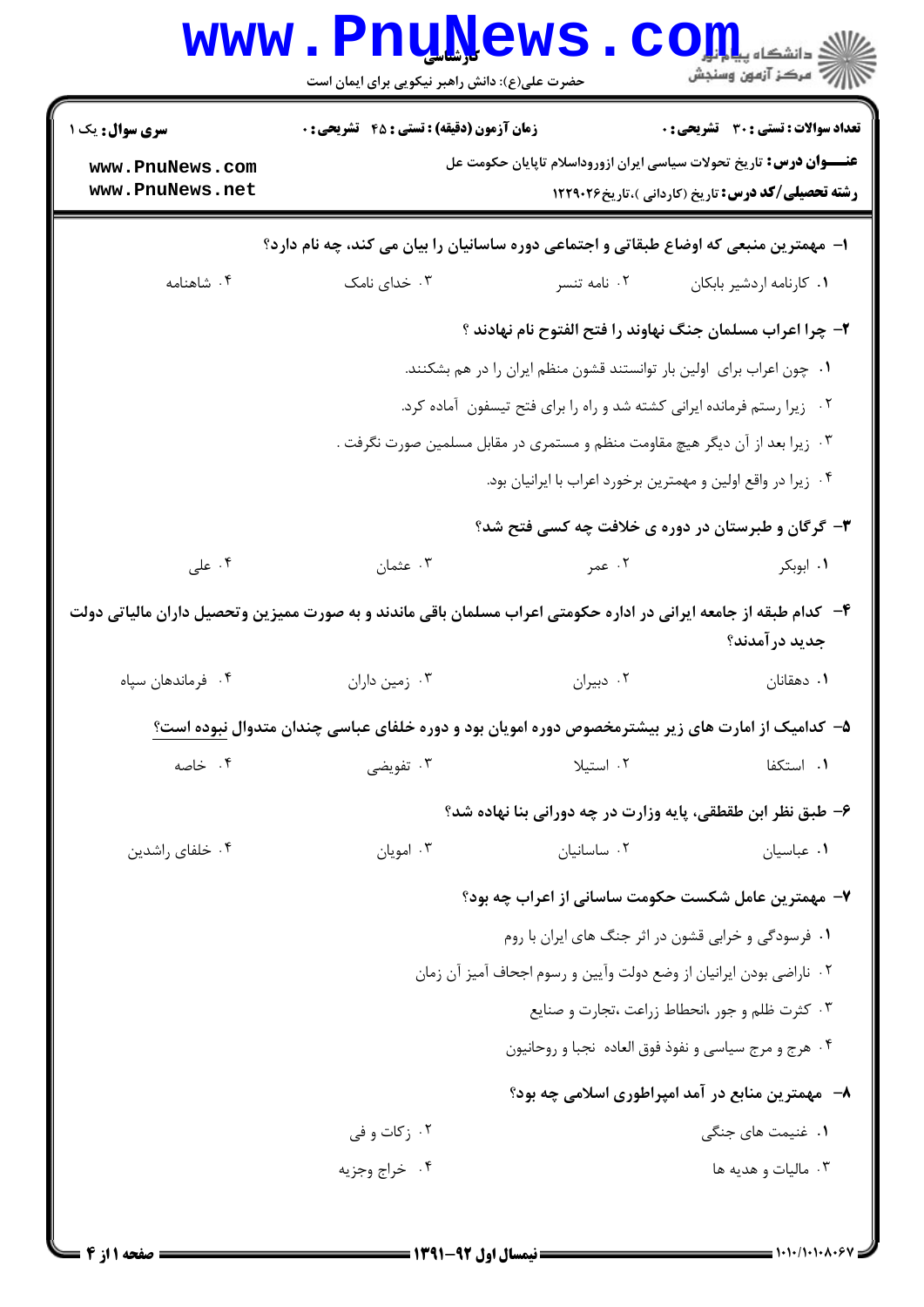| <b>سری سوال : ۱ یک</b>             | <b>زمان آزمون (دقیقه) : تستی : 45 گشریحی : 0</b>                                        |                                                                    | <b>تعداد سوالات : تستی : 30 ٪ تشریحی : 0</b>                                                                                                          |
|------------------------------------|-----------------------------------------------------------------------------------------|--------------------------------------------------------------------|-------------------------------------------------------------------------------------------------------------------------------------------------------|
| www.PnuNews.com<br>www.PnuNews.net |                                                                                         |                                                                    | <b>عنـــوان درس:</b> تاریخ تحولات سیاسی ایران ازوروداسلام تاپایان حکومت عل<br><b>رشته تحصیلی/کد درس:</b> تاریخ (کاردانی )،تاریخ۲۲۹۰۲۶ <b>۱۲۲۹</b> ۰۲۶ |
|                                    | ۹- کدامیک از گروه های زیر سمبل گرایش افراطی جهان اسلام در عرصه سیاست و اندیشه ًمی باشد؟ |                                                                    |                                                                                                                                                       |
| ۰۴ موالي                           | ۰۳ اشاعره                                                                               | ۰۲ خوارج                                                           | ۰۱ مرجئه                                                                                                                                              |
|                                    |                                                                                         |                                                                    | ∙۱- قیام زیدبن علی در کجا و در زمان کدام خلیفه روی داد؟                                                                                               |
|                                    | ۰۲ مدينه - مروان بن حکم                                                                 |                                                                    | ١. كوفه - هشام بن عبدالملك                                                                                                                            |
|                                    | ۰۴ بصره - وليد بن عبدالملک                                                              |                                                                    | ۰۳ خراسان - عبدالملک                                                                                                                                  |
|                                    | 11- کدام یک از موارد زیرجزء ویژگی های دعوت عباسی در مرحله اول می باشد؟                  |                                                                    |                                                                                                                                                       |
|                                    |                                                                                         |                                                                    | ٠١ پيوستن ابومسلم خراساني به آن                                                                                                                       |
|                                    |                                                                                         | ۰۲ مخفی بودن کامل آن و پرهیز از شیوه های سخت و خشن                 |                                                                                                                                                       |
|                                    |                                                                                         |                                                                    | ۰۳ آشکار کردن پرچم سیاه از جانب عباسیان                                                                                                               |
|                                    |                                                                                         |                                                                    | ۰۴ کشته شدن ابراهیم امام                                                                                                                              |
|                                    |                                                                                         |                                                                    | ۱۲- دلیل انتخاب خراسان از طرف عباسیان برای تبلیغ دعوت خود چه بود؟                                                                                     |
|                                    |                                                                                         | ٠. به دليل دعوت خراسانيان از رهبران نهضت عباسي براي مهاجرت به آنجا |                                                                                                                                                       |
|                                    | ٢. به دليل اهميت سياسي و اجتماعي خراسان با توجه به موقعيت جغرافيايي آن ناحيه            |                                                                    |                                                                                                                                                       |
|                                    | ۰۳ به دلیل علاقه بیشتر ساکنان خراسان به خاندان پیامبر و تمایل به عقاید شیعیان           |                                                                    |                                                                                                                                                       |
|                                    |                                                                                         | ۰۴ به دلیل وقوع شورش هایی از جانب قبایل عرب و ایرانی بر ضد امویان  |                                                                                                                                                       |
|                                    |                                                                                         |                                                                    | ۱۳- نبرد زاب بین چه کسانی اتفاق افتاد و نتیجه آن چه بود؟                                                                                              |
|                                    | ۰۲ امویان و شورشیان عجم – شکست شورشیان                                                  | ٠١ امويان وطرفداران بنى عباس - شكست امويان                         |                                                                                                                                                       |
|                                    | ۰۴ عباسیان و صفاریان – شکست صفاریان                                                     |                                                                    | ۰۳ عباسیان و زنگیان – شکست زنگیان                                                                                                                     |
|                                    | ۱۴- نخستین کسی که موالی را به کار گماشت و بر عرب مقدمشان داشت چه کسی بود؟               |                                                                    |                                                                                                                                                       |
|                                    | ۰۲ مامون                                                                                |                                                                    | ٠١. سفاح                                                                                                                                              |
|                                    | ۰۴ منصور                                                                                |                                                                    | ۰۳ هارون الرشيد                                                                                                                                       |
|                                    |                                                                                         |                                                                    | 1۵– در سالهای نخست فتوحات مسلمانان، مهمترین ولایت مشرق کدام بود؟                                                                                      |
| ۰۴ قم                              | ۰۳ ری $\cdot$                                                                           | ۰۲ سیستان                                                          | ۰۱ خراسان                                                                                                                                             |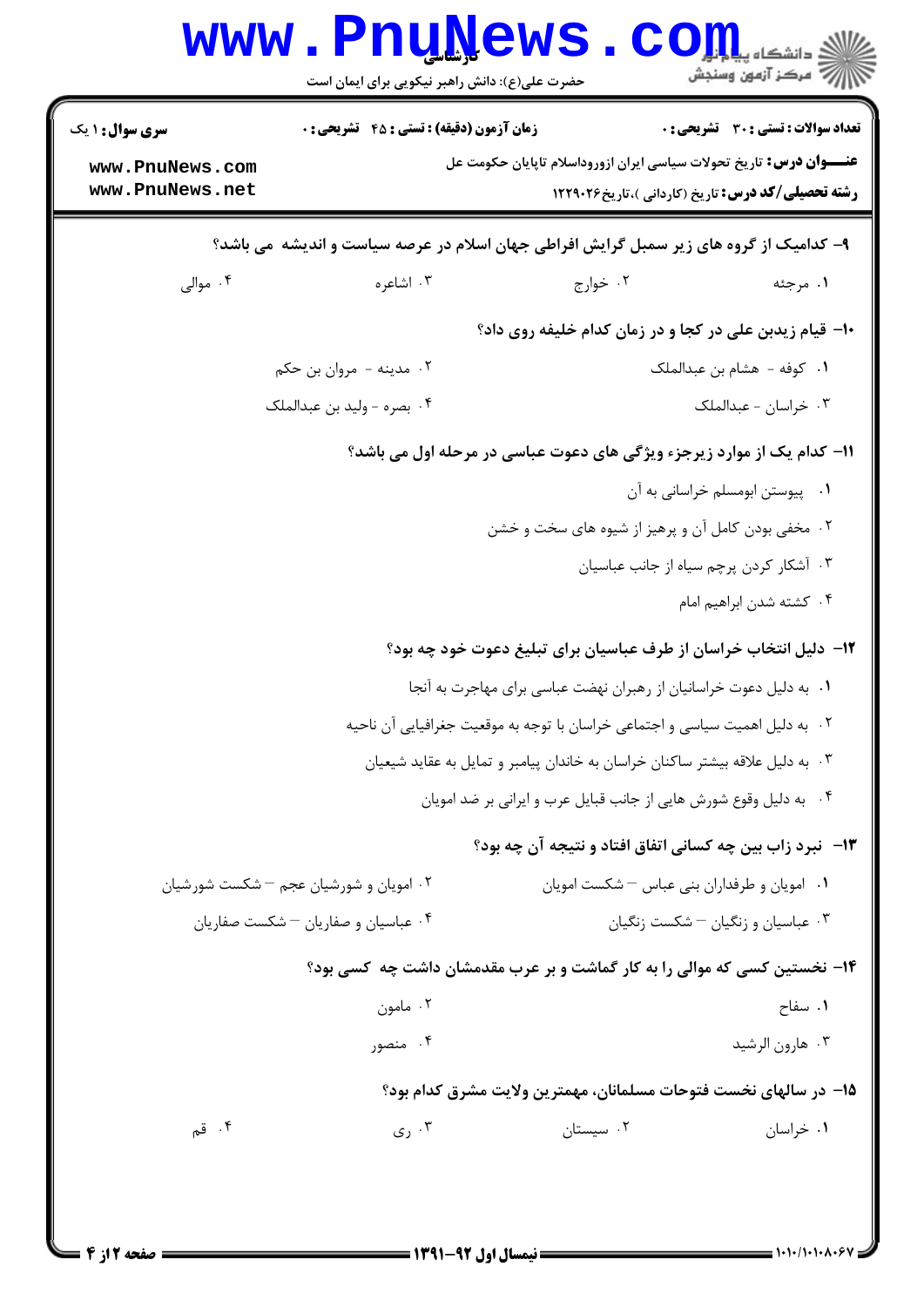| سری سوال : ۱ یک     | <b>زمان آزمون (دقیقه) : تستی : 45 قشریحی : 0</b> |                                                                                                   | <b>تعداد سوالات : تستی : 30 ٪ تشریحی : 0</b>             |  |  |
|---------------------|--------------------------------------------------|---------------------------------------------------------------------------------------------------|----------------------------------------------------------|--|--|
| www.PnuNews.com     |                                                  | <b>عنــــوان درس:</b> تاریخ تحولات سیاسی ایران ازوروداسلام تاپایان حکومت عل                       |                                                          |  |  |
| www.PnuNews.net     |                                                  |                                                                                                   | <b>رشته تحصیلی/کد درس:</b> تاریخ (کاردانی )،تاریخ۲۶۰۲۶ ۲ |  |  |
|                     |                                                  | ۱۶– جنگ معروف مرز سنگ(مرج الحجاره) بین چه کسانی روی داد و نتیجه آن چه بود؟                        |                                                          |  |  |
|                     |                                                  | ٠١ اعراب مسلمان و روم - پيروزي اعراب مسلمان                                                       |                                                          |  |  |
|                     | ۰۲ اعراب مسلمان و روم - پیروزی رومیان            |                                                                                                   |                                                          |  |  |
|                     | ۰۳ اعراب مسلمان و ترکان خزری – پیروزی ترکان خزری |                                                                                                   |                                                          |  |  |
|                     |                                                  | ۰۴ اعراب مسلمان و ترکان خزری – پیروزی اعراب مسلمان                                                |                                                          |  |  |
|                     |                                                  | ۱۷– بعد از استقرار اعراب در ایران، نخستین دسته مهاجران زرتشتی به هند، ً در کدام شهر اقامت گزیدند؟ |                                                          |  |  |
| ۰۴ دهلی             | $\cdots$ سند                                     | ۰۲ گجرات                                                                                          | ۱. آگره                                                  |  |  |
|                     |                                                  | <b>۱۸</b> - قدمت دیوان برید در دستگاه حکومت خلفا به چه دوره ای می رسد؟                            |                                                          |  |  |
| ۰۴ هخامنشیان        | ۰۳ مادها                                         | ۰۲ اشکانیان                                                                                       | ٠١ ساسانيان                                              |  |  |
|                     |                                                  | ۱۹- وظیفه کدام دیوان نظارت بر بازار،اوزان و خرید و فروش کالاها بود؟                               |                                                          |  |  |
|                     | ۰۲ دیوان اشراف                                   |                                                                                                   | ٠١ ديوان محتسب                                           |  |  |
|                     | ۰۴ ديوان موقوفات                                 |                                                                                                   | ۰۳ ديوان شرطه                                            |  |  |
|                     |                                                  |                                                                                                   | <b>۲۰</b> - ذوالریاستین لقب چه کسی بود؟                  |  |  |
|                     | ۰۲ خالد برمکی                                    |                                                                                                   | ٠١. طاهر بن حسين                                         |  |  |
|                     | ۰۴ ابوسلمه خلال                                  |                                                                                                   | ۰۳ فضل بن سهيل                                           |  |  |
|                     |                                                  | <b>٢١</b> - كتاب القني به دستور چه كسي تاليف شد و موضوع آن چه بود؟                                |                                                          |  |  |
|                     | ٢. عبدالله بن طاهر – آداب شعر و موسيقى           | ۰۱ مآمون – آداب شعر و موسیقی                                                                      |                                                          |  |  |
|                     | ۰۴ عبدالله بن طاهر – قانون و کاربندی حقوق آب     |                                                                                                   | ۰۳ مآمون – قانون و کاربندی حقوق آب                       |  |  |
|                     |                                                  | ۲۲– خطرناکترین حرکتی که حکومت عباسی از آغاز پیدایش با آن روبرو شد،کدام مورد می باشد؟              |                                                          |  |  |
| ۰۲ قیام بابک خرمدین |                                                  | ٠١ قيام شريک بن شيخ المهري                                                                        |                                                          |  |  |
|                     | ۰۴ قیام مازیار                                   |                                                                                                   | ۰۳ قیام حمزه آذرک                                        |  |  |
|                     |                                                  | ۲۳– کدام خلیفه عباسی مازیار را استاندار طبرستان، رویان و دماوند کرد و به او عنوان سپهبد داد؟      |                                                          |  |  |
| ۰۴ مامون            | ۰۳ متوکل                                         | ۰۲ منصور                                                                                          | ۰۱ معتصم                                                 |  |  |